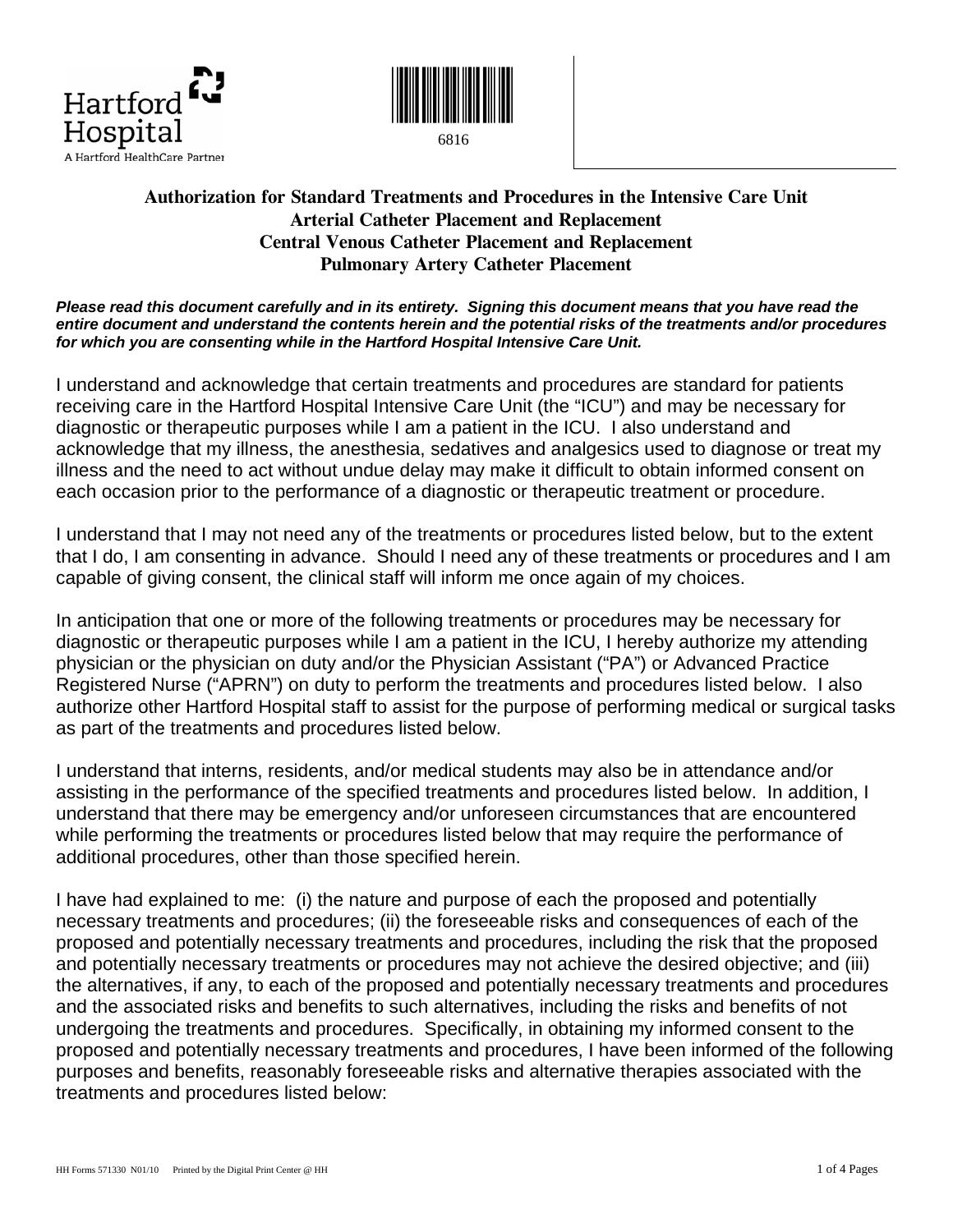



# **1. Arterial Catheter Placement and Replacement:**

- a. Nature and purpose of treatment/procedure: A catheter is placed in your artery in order to continuously measure your blood pressure and obtain blood specimens for laboratory studies, including arterial blood gases so that we can monitor your status. The catheter is usually inserted in the wrist area but may be placed in other locations, such as the groin, foot and axilla.
- b. Material risks of treatment/procedure: Risks may include pain, swelling and bruising at the insertion site, infection, injury to the artery, clotting of the artery, and poor circulation to the leg or arm.
- c. Alternative treatment/procedures: Blood pressure may be monitored by a noninvasive cuff placed around the arm and blood specimens may be drawn through an insertion of a needle into your vein or artery.

#### **2. Central Venous Catheter Placement and Replacement:**

- a. Nature and purpose of the treatment/procedure: A catheter is placed in your large vein to allow administration of medicines, such as medicines that may be irritating to your veins, and fluids, and blood that may be needed quickly and in large amounts. The catheter also allows close monitoring of your fluid status and heart function. In addition, the catheter provides access for other invasive monitoring devices should they become necessary. These IV lines may be placed in the neck, under the collarbone or in the groin.
- b. Material risks of treatment/procedure: Risks may include injury to your lung (possibly resulting in collapse of your lung), injury to an adjacent artery, infection, bruising at the insertion site, blood clot and lethal air embolism..
- c. Alternative therapies: There are no equally effective alternatives, but in some cases a peripherally inserted central catheter may be used.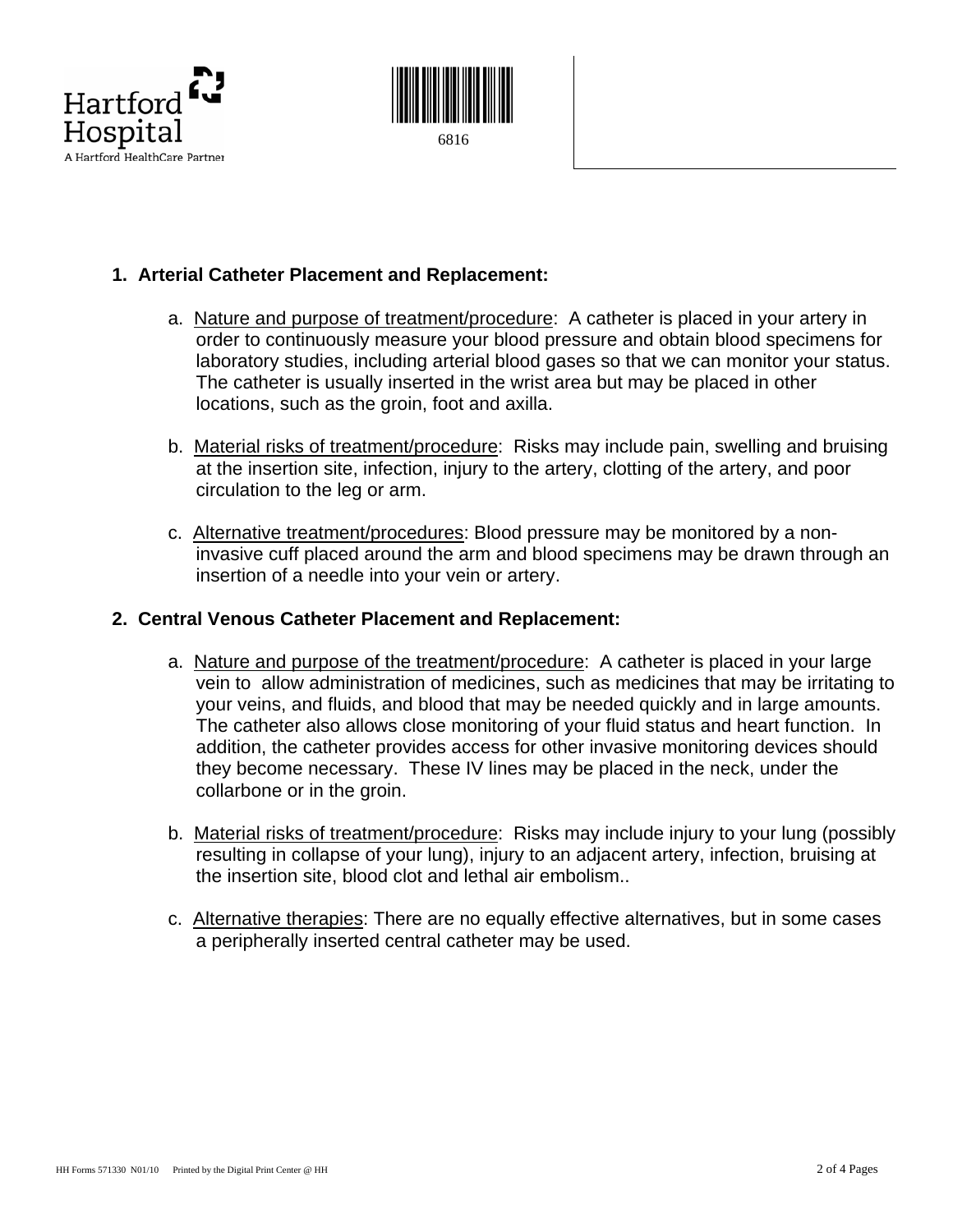



### **3. Pulmonary Artery Catheter Placement:**

- a. Nature and purpose of treatment/procedure: A balloon-guided IV catheter is placed in a large vein (usually in the neck or under the collarbone through a central venous catheter) and floated into the right side of your heart and pulmonary arteries for continuous measurement of heart and lung function.
- b. Material risks of treatment/procedure:Risks may include transient irregular heart rhythm disturbances, pulmonary artery rupture, collapse of lung, injury to the adjacent artery, infection, blood clot and a lethal air embolism.
- c. Alternative therapies: There are no alternatives for measuring heart pressure.

I am also aware that, in addition to the reasonably foreseeable risks described above, that there are other foreseeable risks which have been discussed with me, but are not listed above. I affirm that I understand the purpose and potential benefits of the proposed and potentially necessary treatments and procedures, that no guarantee has been made to me as to the results that may be obtained, and that an offer has been made to me to answer any of my questions about the proposed and potentially necessary treatments and procedures.

I agree to the use of sedation/analgesia as required in connection with the above procedures.

This consent may be revocable by me at any time, except to the extent it has already been relied upon.

*I acknowledge that I have received educational material on Catheter-Associated Bloodstream infections.* 

 $\frac{1}{\text{Sigma}}$  Signature  $\frac{1}{\text{Date}}}$   $\frac{1}{\text{Date}}$   $\frac{1}{\text{Time}}$ 

### **SIGNATURES ON THE FOLLOWING PAGE**